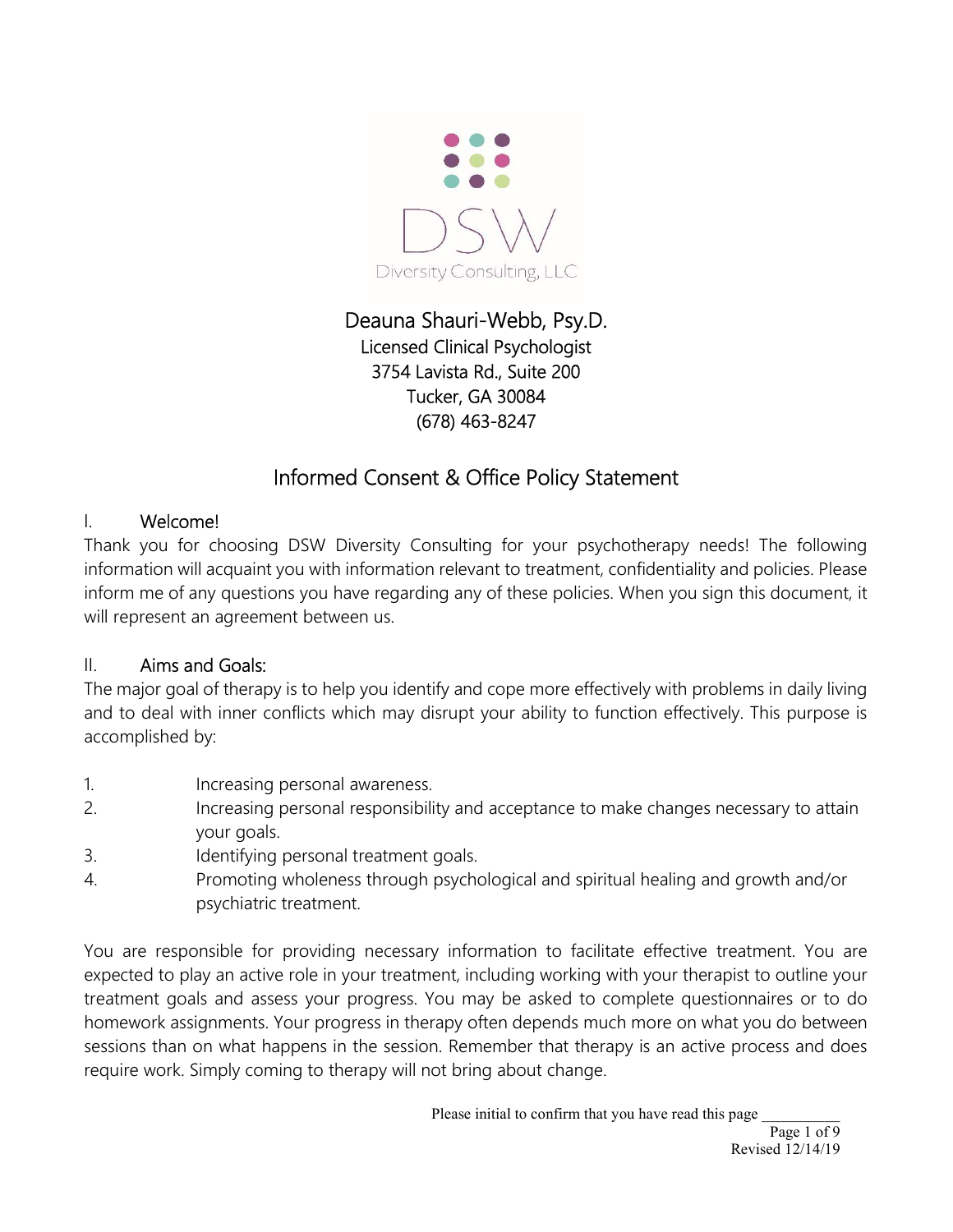## III. Appointments:

Initial sessions include an intake evaluation and are scheduled for up to 90 minutes. The aim of the initial session is to give you a chance to tell me about your presenting concerns and how you hope to benefit from therapy. The first few sessions are also meant to help us both decide if I am the best person to provide the services you need in order to meet your treatment goals.

Follow-up psychotherapy sessions are scheduled for 50 minutes. The frequency of sessions will be negotiated between therapist and client. Based on the issue we are working on, we may choose weekly, biweekly, or monthly sessions. Oftentimes, people will have more frequent sessions at the beginning of treatment or during times of extreme stress and will attend less frequently as time goes on. Together we will reevaluate your needs on an ongoing basis.

In some situations, if it is deemed appropriate, we may agree to have a telehealth session (video/online/telephone) which will be provided through a HIPAA-compliant platform called doxy.me for video/online. Initial sessions must be conducted in person. The same fees apply as in person sessions. Insurance plans typically do not reimburse for services not conducted in person, therefore, this service is self-pay and the credit card on file will be charged prior to the session.

### IV. Emergencies:

Due to my schedule, I am often not immediately available by phone, as I am usually with clients. I will not answer the phone if I am in session with another client; however, phone calls are answered by voice mail that is frequently monitored and I will make every effort to return your call within 24 hours, with the exception of weekends and holidays. Further, I am unable to provide emergency services. In the case of an emergency, please do one or more of the following:

- $\bullet$  Call 911,
- Go to the nearest hospital Emergency Room,
- Call the National Crisis Line (1-800-273-8255)
- Call Behavioral Health Link/GCAL (1-800-715-4225)
- Call Peachford Hospital (770-454-5589)
- Call Lakeview Behavioral Health (770-766-7006)
- Call Ridgeview Institute (770-434-4567).

Please do not wait to be contacted before you utilize these resources. If I am going to be unavailable for an extended period, you will be provided with the name of a trusted colleague providing coverage.

#### V. Fees:

Individual therapy sessions are charged at the rate of \$190 for the initial intake session and \$175 per subsequent 50-minute session. DSW Diversity Consulting reserves the right to change the fees with a 30-day notice. Phone calls will be charged a prorated rate of \$2.50 per minute if they last longer than 10 minutes. This will be charged to the credit card on file. If you fail to pay any costs or outstanding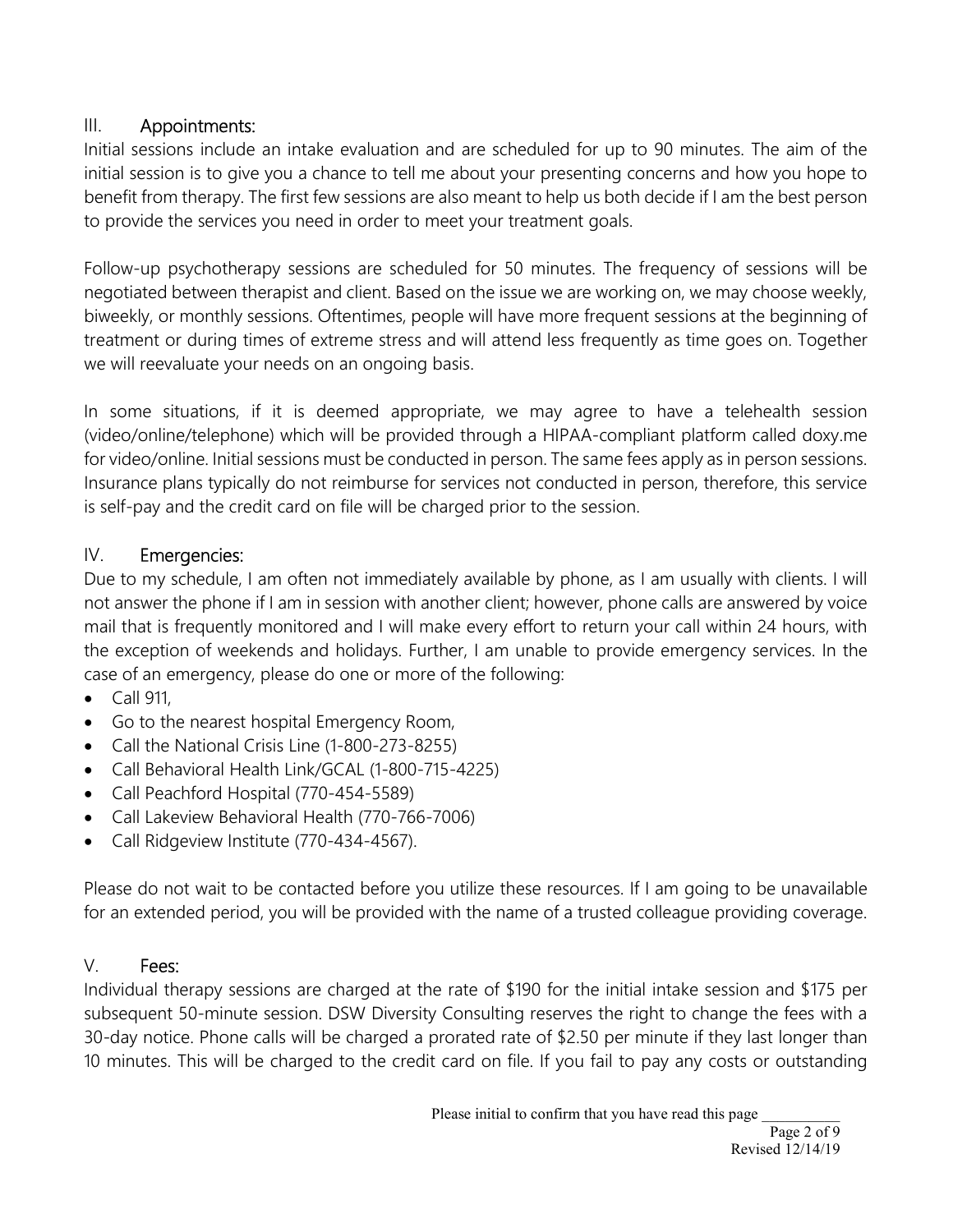balance, you agree to pay the costs incurred for collections. In most collections situations, the only information I release regarding a patient's treatment is their name, the nature of services provided, and the amount due. Therapy sessions may be postponed until full payment of outstanding debt is made.

### VI. Payments:

Payment is due at the time of the session unless other arrangements have been made. Accepted methods of payment include credit/debit card, Paypal, cash, or personal check. Cash payments must be exact change only as I do not keep change on hand in the office. There will be a \$30.00 fee for any checks returned from your bank.

I am an out-of-network provider, which means that I am not currently accepting any insurance plans; however, I can provide you with a receipt (superbill) that you may remit for reimbursement through your insurance company for out-of-network benefits. If you plan to use insurance benefits to help with the cost of therapy, it is very important that you find out exactly what mental health services your insurance policy covers by calling the customer service phone number on the back of your insurance card (there is often a separate phone number for mental health or "behavioral health" services information). When speaking with your insurance company, you will want to ask them the following questions:

- What are my "out-of-network" outpatient mental health insurance benefits?
- What is my deductible and how much of it have I met?
- Is it possible to meet with a provider that I choose and submit receipts for reimbursement?
- What is the process for seeking reimbursement?
- Are there any limitations on how many services a year that will be covered?
- What is the coverage amount per therapy session (CPT codes: 90837 [50 min] or 90834 [45 min])?
- How long will it take to receive my reimbursement?
- Do I need a referral from a primary care physician?
- Do my benefits cover telehealth services (online counseling)?

Please note that although you may receive reimbursement, you (rather than your insurance company) are responsible for full payment of the fees at the time of the session.

Please be aware that typical insurance plans such as HMOs and PPOs are often limited to short-term treatment approaches designed to work out specific problems that interfere with a person's usual level of functioning. It may be necessary to seek approval for reimbursement of additional therapy after a certain number of sessions. While much can be accomplished in short-term therapy, some people feel that they need more services after insurance benefits end. Some managed care plans will deny you reimbursement after your benefits run out. You should also be aware that your contract with your health insurance company often requires that I provide information relevant to the services I provide to you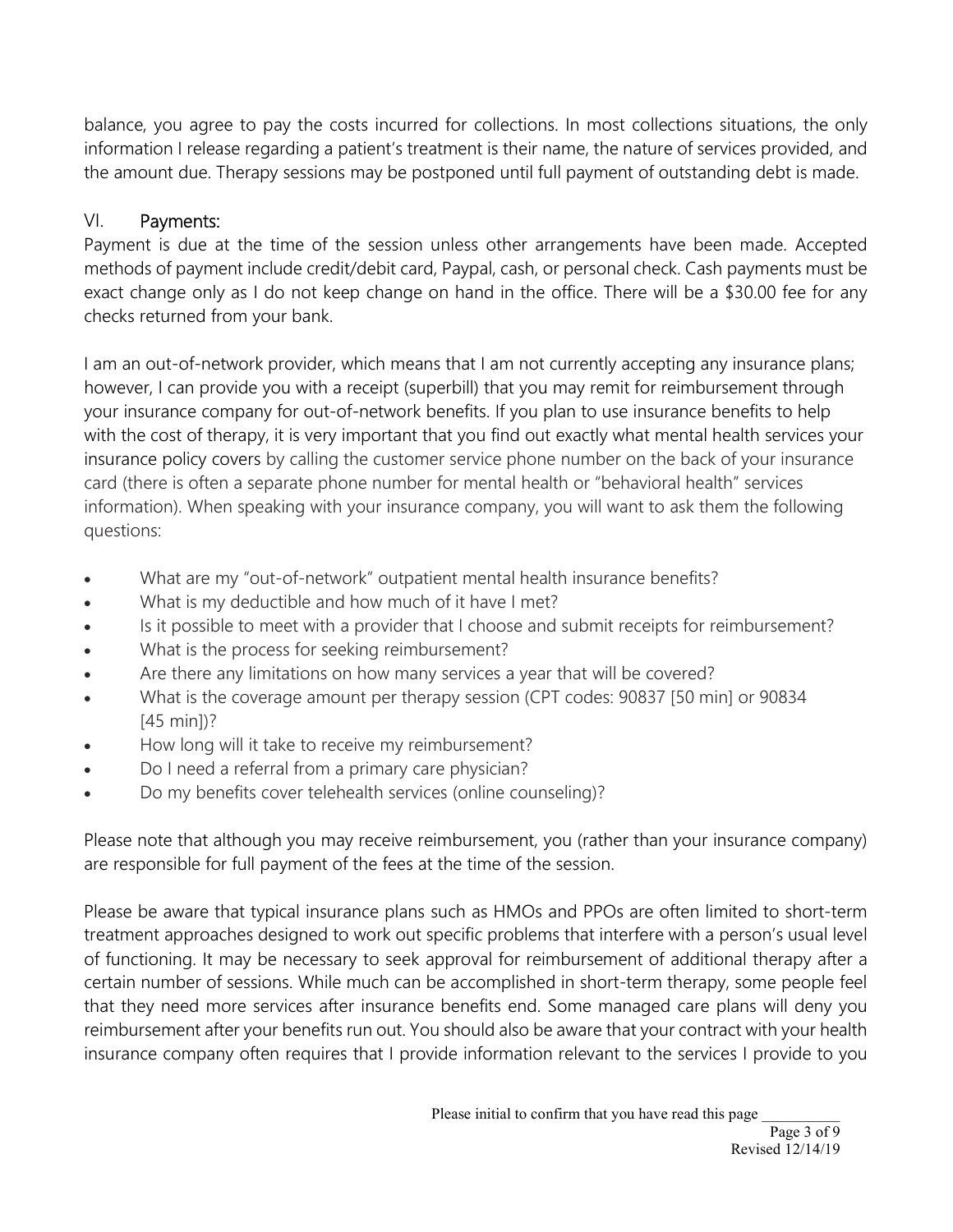and I may be required to provide a psychiatric diagnosis. Your insurance company may also request that I provide additional personal history and clinical information or copies of your entire Clinical Record. In such situations, I will discuss with you your options. I will also make every effort to release only the minimum information about you that is necessary for the purpose of reimbursement. This information will become part of the insurance company files. I encourage you to carefully weigh the economic benefits against the privacy risks that may arise from sharing the information described above when determining whether or not to request reimbursement from your insurance carrier.

## VII. Cancellations and Missed Appointments:

If you must cancel your appointment, please notify me at least 24 hours in advance of your scheduled appointment. Messages may be left via voicemail. An \$85 charge will be incurred for cancellations with less than 24-hour notice or for No Show appointments and will be charged to the credit card on file. It is important to note that insurance companies do not cover costs for appointments not attended, so you will likely be solely responsible for the charge.

## VIII. Court:

As your therapist, I will not participate in legal proceedings (including divorce or child custody proceedings) because my primary relationship with you is therapeutic in nature. If subpoenaed by court, I will assert client-therapist privilege. If ordered by a judge to disclose information, by signing this form you agree to the following fees: DSW Diversity Consulting, LLC bills at the rate of \$300 per hour for court attendance, which begins once I leave the office. A fee of \$900 for three hours will be charged to your credit card on file prior to the court attendance and is non-refundable if less time is needed. If the court attendance exceeds three hours, your credit card on file will be billed for the remaining time. This fee is for my time and preparation, even if I do not testify and applies even if I am subpoenaed by another party. Please be aware that you are also agreeing to pay for fees for time spent managing legal issues i.e., responding to court orders, phone conversations, reviewing files, etc. DSW Diversity Consulting, LLC bills at the rate of \$50 per 30 minutes for the above services and \$50 must be paid before I will respond to legal matters.

## IX. Confidentiality:

In general, the privacy of all communications between a client and a psychologist is protected by law, and I can only release information about our work to others with your written permission (signed Release of Information). There are a few important exceptions to this where I am permitted or required to disclose information without either your consent or authorization. These situations are as follows:

- 1. In most legal proceedings, you have the right to prevent me from providing any information about your treatment; however, in some proceedings involving child custody and those in which your emotional condition is an important issue, a judge may order my testimony if they determine that the issues demand it.
- 2. If a government agency requests information for health oversight activities, I may be required to provide it to them.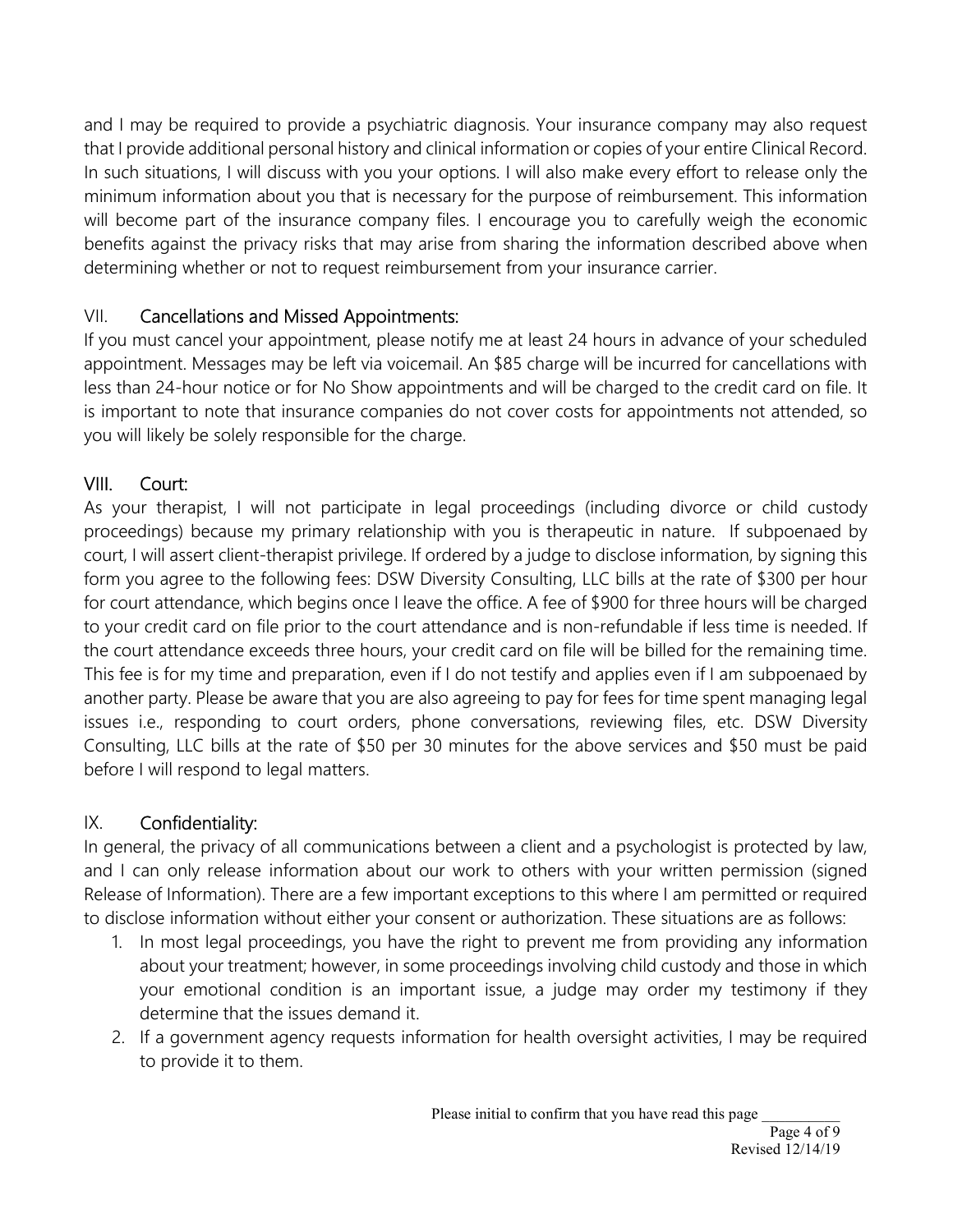- 3. If a client files a complaint or lawsuit against me, I may disclose relevant information regarding that client to defend myself.
- 4. If a client files a worker's compensation claim and I am providing treatment related to that claim, I must, upon request, furnish copies of all medical reports and bills.

There are some situations in which I am legally obligated to take action to protect others from harm, even if I have to reveal some information about a client's treatment:

- 1. If I have reason to believe that a child has been abused, I am required to file a report with the appropriate state agency. Once such a report is filed, I may be required to provide additional information. In addition, the Georgia Child Endangerment Law requires that I report to the appropriate governmental agency if I am made aware of a child witnessing acts of violence between adults.
- 2. If I have reasonable cause to believe that a disabled adult or an elderly person (over 65 years of age) has had a physical injury inflicted upon them other than by accidental means or has been neglected or exploited, I am required to report this to the appropriate agencies. Once such a report is filed, I may be required to provide additional information.
- 3. If I determine that a client presents a danger of physical harm to another, I may be required to take protective actions. These protective actions may include notifying the potential victim, contacting the police, or seeking hospitalization for the client.
- 4. If a client threatens to harm themselves, I may be obligated to seek hospitalization or to contact family members or others who can help provide protection.

There are other situations that require that you provide only written, advanced consent. Your signature at the bottom of this form provides consent for these activities as follows:

- 1. I may find it helpful to consult other professionals about a case. During a consultation, your identifying information remains anonymous. The consultant is also legally bound to keep the information confidential.
- 2. Disclosure required by health insurers or to collect overdue fees as discussed in the Georgia Notice form.
- 3. I currently do not employ administrative staff. If this situation changes, I will notify you in writing with a revised consent form.

If one of these situations occurs, I will make every effort to fully discuss it with you before taking any action.

#### Minors and Parents

Clients under 18 years of age (who are not emancipated) and their parents should be aware that the law allows parents to examine their child's treatment records unless I believe that doing so would endanger the child or we agree otherwise. Because privacy in psychotherapy is often crucial to successful progress, particularly with teenagers, it is my policy to request an agreement from parents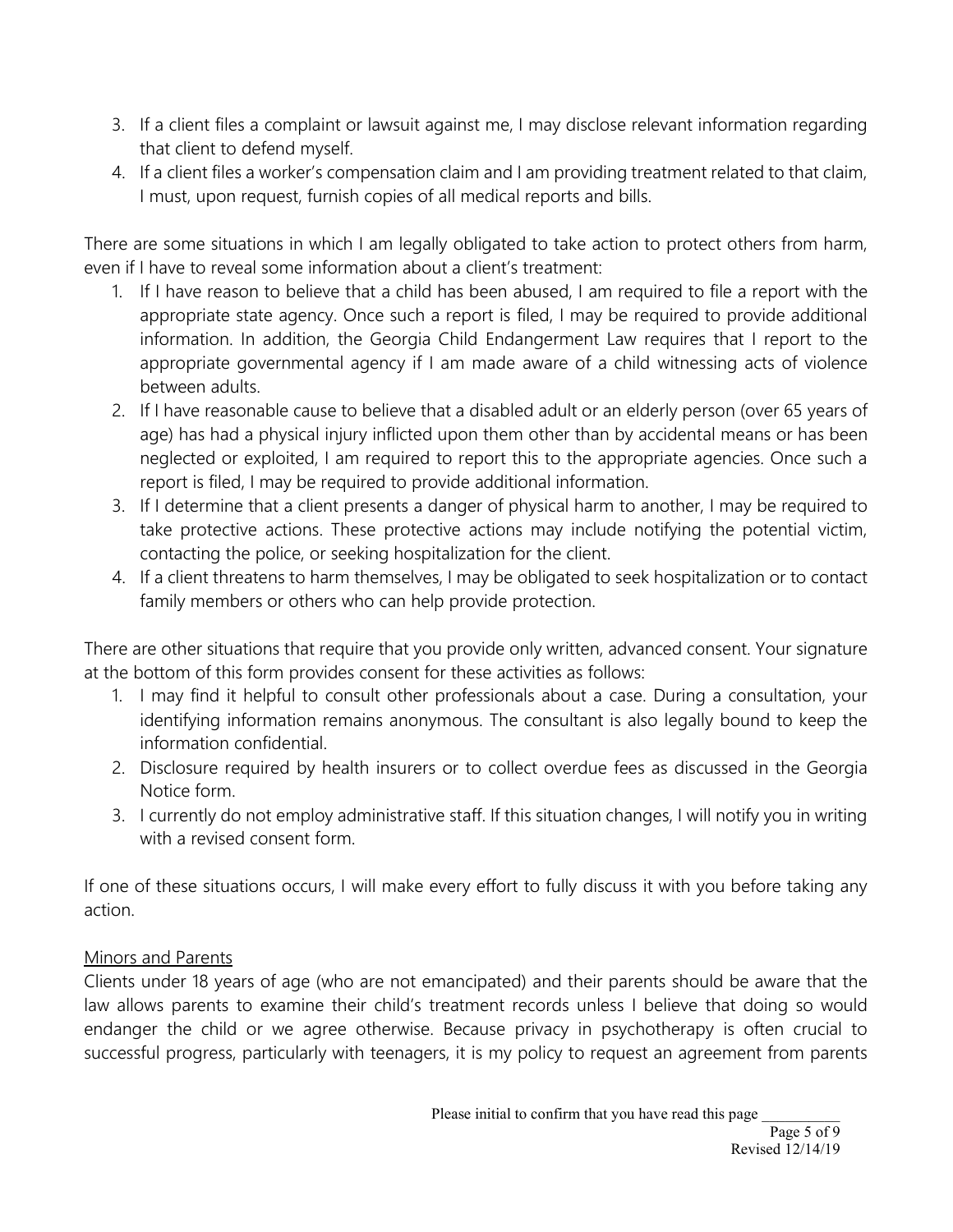that they consent to limited access to their child's records. If they agree, during treatment I will provide them only with general information about the progress of their child's treatment and their attendance at scheduled sessions. Any other communication will require the child's Authorization. However, if I feel that the child is in danger or is a danger to someone else, I will notify you of my concern, if prudent. If possible, I will discuss the matter with the child before giving any information to you and I will do my best to handle any objections they may have. If you are divorced or separated, or were never married to your child's other parent, you must provide to me, in writing, proof that you are able to provide consent for treatment, as soon as possible.

Sign **Date** \*Your signature indicates your agreement with the Minors and Parents policy.

\_\_\_\_\_\_\_\_\_\_\_\_\_\_\_\_\_\_\_\_\_\_\_\_\_\_\_\_\_\_\_\_\_\_\_\_\_\_\_\_\_\_\_\_ \_\_\_\_\_\_\_\_\_\_\_\_\_\_\_\_\_\_\_\_\_\_\_\_\_\_\_\_\_\_\_\_\_\_\_\_

## X. Record Keeping:

The laws and standards of my profession require that I keep a clinical record of treatment, which is referred to as Protected Health Information (PHI). A clinical chart is maintained describing your condition, your treatment and progress in treatment, dates and fees for sessions, and notes describing each therapy session. Your records will not be released without your written consent, unless in those situations as outlined in the Confidentiality section. Medical records are kept in a file stored in a locked cabinet in my home office. Your mental health records will be maintained for a period of not less than 7 years.

#### XI. Record Requests:

You are entitled to examine and/or receive a copy of your records if you make a written request except in certain circumstances that involve: 1) danger to yourself and/or others, 2) where records make reference to another person (unless such person is a healthcare provider) and I believe that access to records is reasonably likely to cause substantial harm to such person, 3) where information has been provided to me by confidential others. Because these are professional records, they can be misinterpreted and/or upsetting to untrained readers. For this reason, if you wish to see your records, I recommend that you review them in my presence or have me forward your records to another mental health professional so that you can discuss the contents and ask any questions that may arise. In the event you request your record to be sent or picked up, a fee of \$45.00 is charged for time spent preparing, copying, and mailing your record. Payment is required before the record is sent. Record requests are typically able to be handled within 2 weeks of the request unless I am out of the office/on vacation.

#### XII. Professional Relationships:

Psychotherapy is a professional service that I will provide to you. A unique relationship forms between a therapist and a client which oftentimes feels like a friendship due to the level of trust and rapport that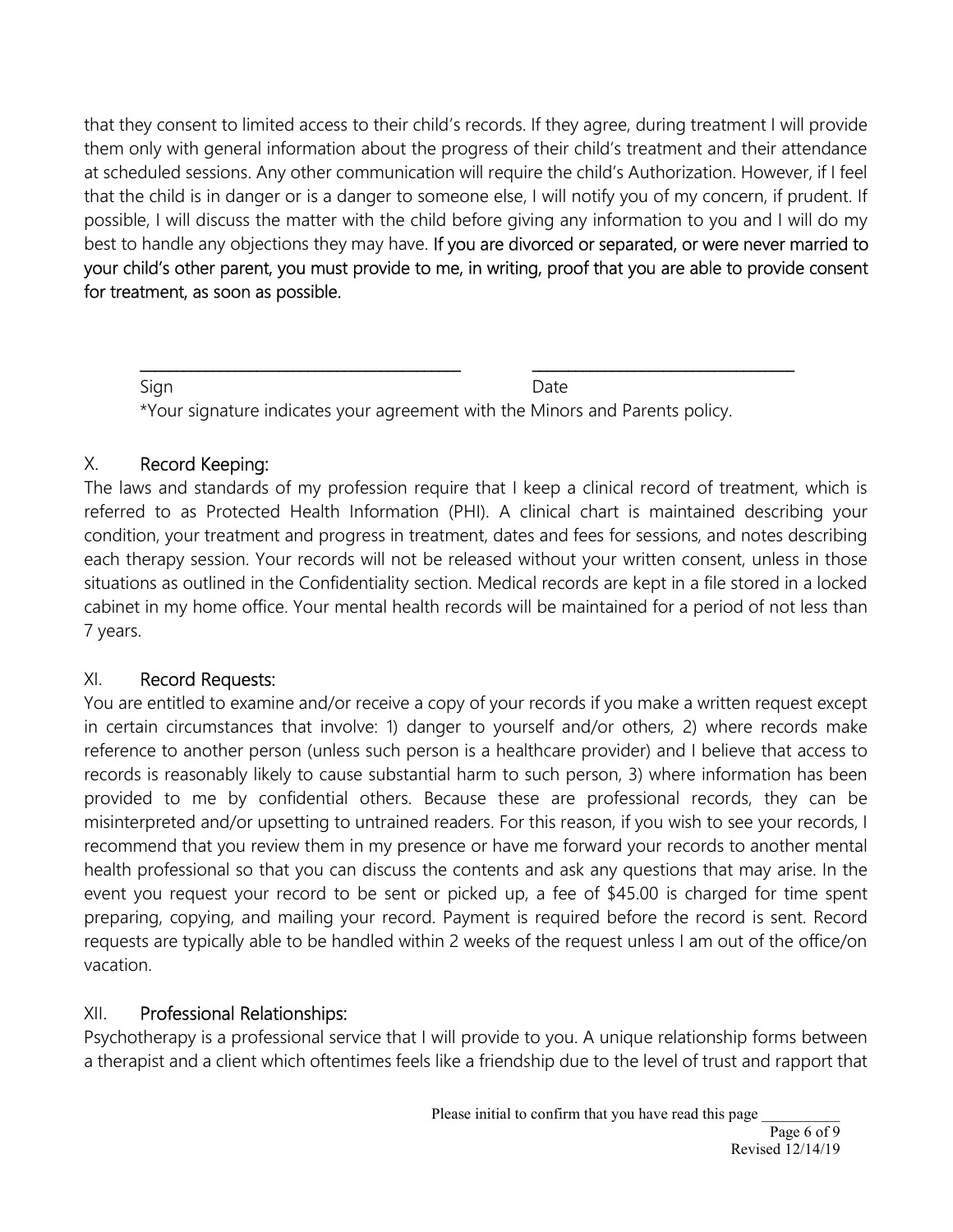has been established. The difference is that therapy relationships are typically focused on you rather than being reciprocal between both people. This is an important quality to allow us to understand the issues that brought you in. Because of the nature of therapy, our relationship has to be different from most relationships. In addition to the reciprocity, therapy may differ in how long it lasts, the objectives, or the topics discussed. It must also be limited to only the relationship of therapist and client. If you and I were to interact in any other way, we would then have a "dual relationship," which could prove to be harmful to you in the long run and is, therefore, unethical in the mental health profession. It is also important for you to know that therapists are required to keep the identity of their clients confidential. To maintain your confidentiality, I will not address you in public unless you speak to me first. I must also decline any invitation to attend gatherings with your family or friends. Finally, when your therapy is completed, I will not be able to be a friend to you like your other friends. In sum, it is my ethical duty as a therapist to always maintain a professional role.

### XIII. Social Networking and Internet Searches:

I do not accept friend requests from current or former clients on personal social networking sites, such as Facebook, Instagram, Linked In, Twitter or Pinterest. Adding clients as friends on these sites and/or communicating via such sites can compromise privacy and confidentiality and blur the boundaries of the therapeutic relationship. For these reasons, I request that clients not communicate with me via any interactive or social networking websites. If you choose to follow my professional sites, such as a professional blog or Facebook business page, I will not acknowledge you or make any disclosures that would violate your confidentiality. Posts you make on these professional networks may be seen by other people and are made at your own risk.

## XIV: Text Messaging and Email:

Both text messaging and emailing are not secure means of communication and may compromise your confidentiality. It is my policy to utilize these means strictly for appointment confirmations (nothing that could be interpreted as therapy). Therefore, please do not bring up any therapeutic content via text or email. If you do, please be informed that I will not respond. It is also important for you to know that I am required to keep a summary or copy of all emails and texts as part of your clinical record that addresses anything related to therapy. Email and text messages are not appropriate or acceptable forms of emergency communication. If an emergency situation arises, please utilize the resources listed above in the "Emergencies" section.

## XV. Audio or Video Recording:

Unless otherwise agreed to in writing by all parties beforehand, there shall be no audio or video recording – by either party – of therapy/testing sessions, phone calls, or any other services provided by myself.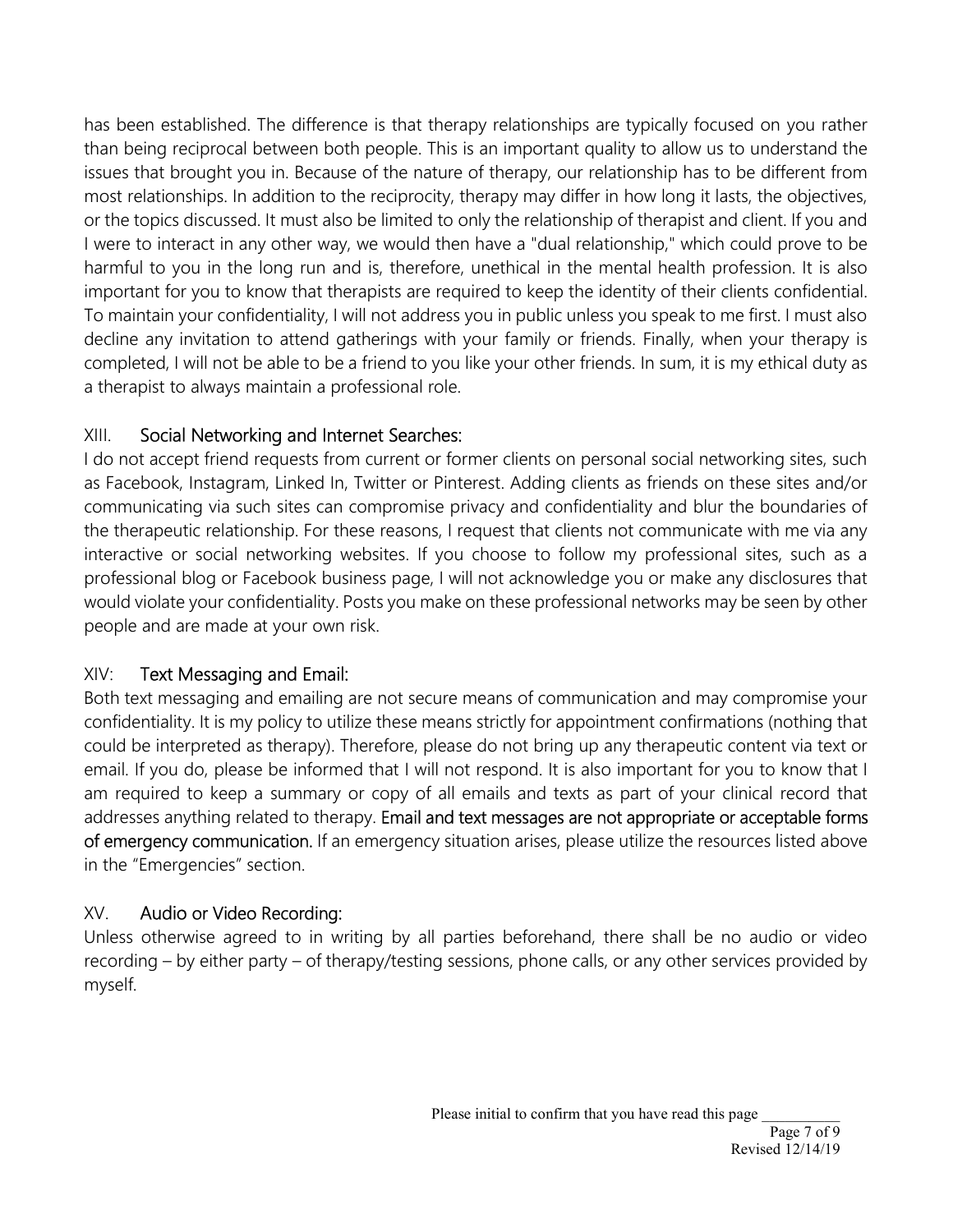## XVI. Recommendations to Websites or Applications (Apps):

During our treatment, I may recommend that you visit certain websites for pertinent information or selfhelp. I may also recommend certain apps that could be of assistance to you and enhance your treatment. Please be aware that websites and apps may track your activity and may allow other entities to know that you've visited these sites or applications. They may even utilize your information to attempt to sell you other products. Additionally, anyone who has access to the device you used to visit these sites or apps may be able to see that you have been to these sites by viewing the history on your device. Thus, it is your responsibility to decide and communicate to me if you would like this information as adjunct to your treatment or if you prefer that I do not make these recommendations. In summary, technology is constantly changing, and there are implications to all of the above that we may not realize at this time.

## XVII. Complaint Resolution:

My services will be rendered in a professional manner consistent with the ethical standards of the American Psychological Association. I want to ensure that you are satisfied with the services you receive; however, I also recognize that as with any ongoing relationship, times of conflict may occur. It is important that you feel your concerns are heard. If at any time you feel that I am not performing in an ethical or professional manner, I ask that you please inform me immediately so we can discuss and resolve the situation. If we are unable to resolve your concern, I will provide you with information to contact the professional licensing board that governs my profession.

## XVIII. Termination of Services:

The ultimate goal of therapy is for you to be able to utilize the skills you have learned within your relationships so that you can live a more meaningful life. You and your therapist will discuss termination as a process that is a part of treatment and will work together to determine when termination is appropriate. If at any point you choose not to continue therapy prior to this, please notify me of your decision immediately so the chart can be closed. If you fail to reschedule an appointment within 3 months of your last session without prior discussion, therapy will officially be terminated, and your case will be deemed closed. A new assessment will be required to restart therapy.

## XIX: Patient Rights

HIPAA provides you with several rights with regard to your Clinical Record and disclosures of protected health information. These rights include the following: 1) requesting that I amend your record, 2) requesting restrictions on what information from your Clinical Record is disclosed to others, 3) requesting an account of most disclosures of protected health information, 4) determining the location to which protected information disclosures are sent, 5) having any complaints you make about my policies and procedures recorded in your records, and 6) the right to a paper copy of this Agreement, the attached Georgia Notice form, and my privacy policies and procedures.